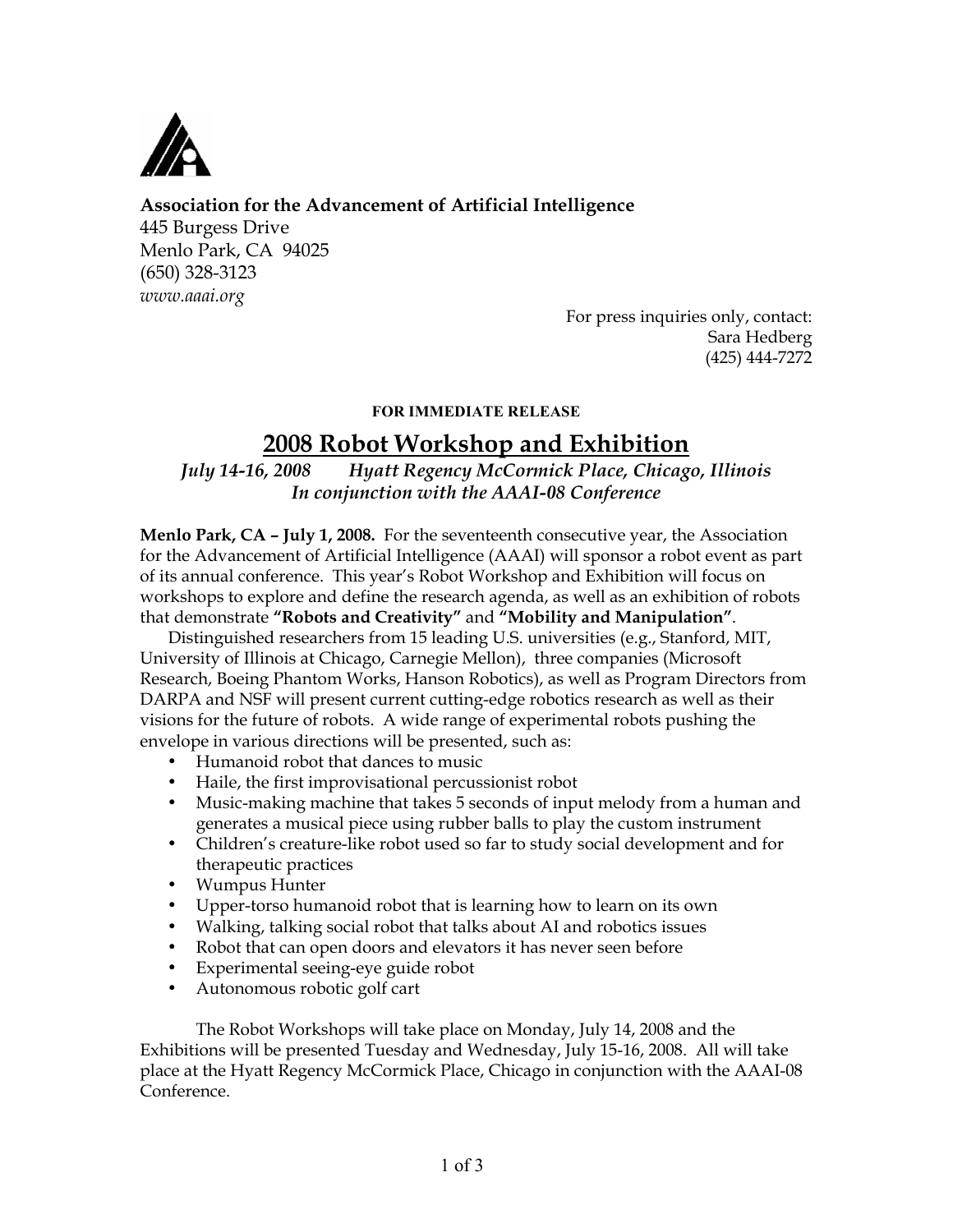#### **AAAI robot event is historically a focal point for research**

This a significant departure from previous years when the robot event has centered on mobile robots competing in various challenges that have pushed the envelope of research and development. The difficulty of the AAAI competition has evolved through the years from the early days of robots shaped like small trash cans simply trying to navigate from one office to another; to groups of miniature robots racing the clock to pick up tennis balls; to more advanced robots navigating the simulated rubble of a bombed building to search for and rescue victims; to robots actually registering for the conference, navigating to the room where they were scheduled to give a talk, presenting the talk and fielding questions from human attendees.

The AAAI Robot Competition has thus become a gestational medium for a number of the world's leading robotic researchers. For example, Sebastian Thrun, now professor of computer science and director of the Artificial Intelligence Laboratory at Stanford University, first competed in the AAAI Mobile Robot Competition in 1992. Thrun competed again in 1994, this time on the first European team (University of Bonn), winning 2<sup>nd</sup> place for the "clean up the office" event. Two years later, with his own team from CMU, he shared 1<sup>st</sup> place for the "clean up the tennis court" event. After these seminal years, Thrun continued to advance the field of robotics. In the Fall of 2005, he led the Stanford University robotics team that won the \$2 million DARPA Grand Challenge, a milestone in robotics and AI history

(http://www.darpa.mil/grandchallenge05/). Two years later, his team won second place in the follow-on DARPA Urban Grand Challenge with a \$1 million purse.

In addition to the annual Competition, the AAAI robot event has traditionally included a robot exhibition, a venue for some intriguing robots through the years – from an experimental wheelchair that could climb stairs, to an eerily human-like robot in the guise of Philip Dick, to cuddly educational robots for autistic children.

#### **A change in the event this year**

 2008 marks a change in the AAAI robot event. For the first time, there will not be a competition. "The change reflects dialogs held with past (AAAI Robot Competition and Exhibition) chairs in late 2007 and early 2008," explains Paul Oh, Associate Professor of Mechanical Engineering at Drexel University, and this year's volunteer chair of the **Robot Workshop and Exhibition**. "Roboticists from the AI community are at an interesting point in time where the role of competitions is not very clear. Traditionally, competitions served to showcase cutting-edge research," continues Oh. "However, there are many competitions (e.g. Robocup, Botball, etc). As such, it made sense to organize Workshops to help identify research roadmaps for the AI and Robotics communities.

"DARPA (Defense Advanced Research Project Agency www.darpa.mil) will sponsor a half-day Workshop on *Mobility and Manipulation*," Oh continues. "NSF (National Science Foundation www.nsf.org will sponsor another half-day workshop on *Creativity and Robotics*. Distinguished panelists and Program Directors will share their vision of future directions. Faculty will have opportunities to inject their thoughts too. The envisioned outcome is white papers that can be shared with agencies and with the (robotics) communities. The Exhibits serve to underscore points made at the Workshops." Technical Prizes and Blue Ribbons will be awarded during the Exhibitions.